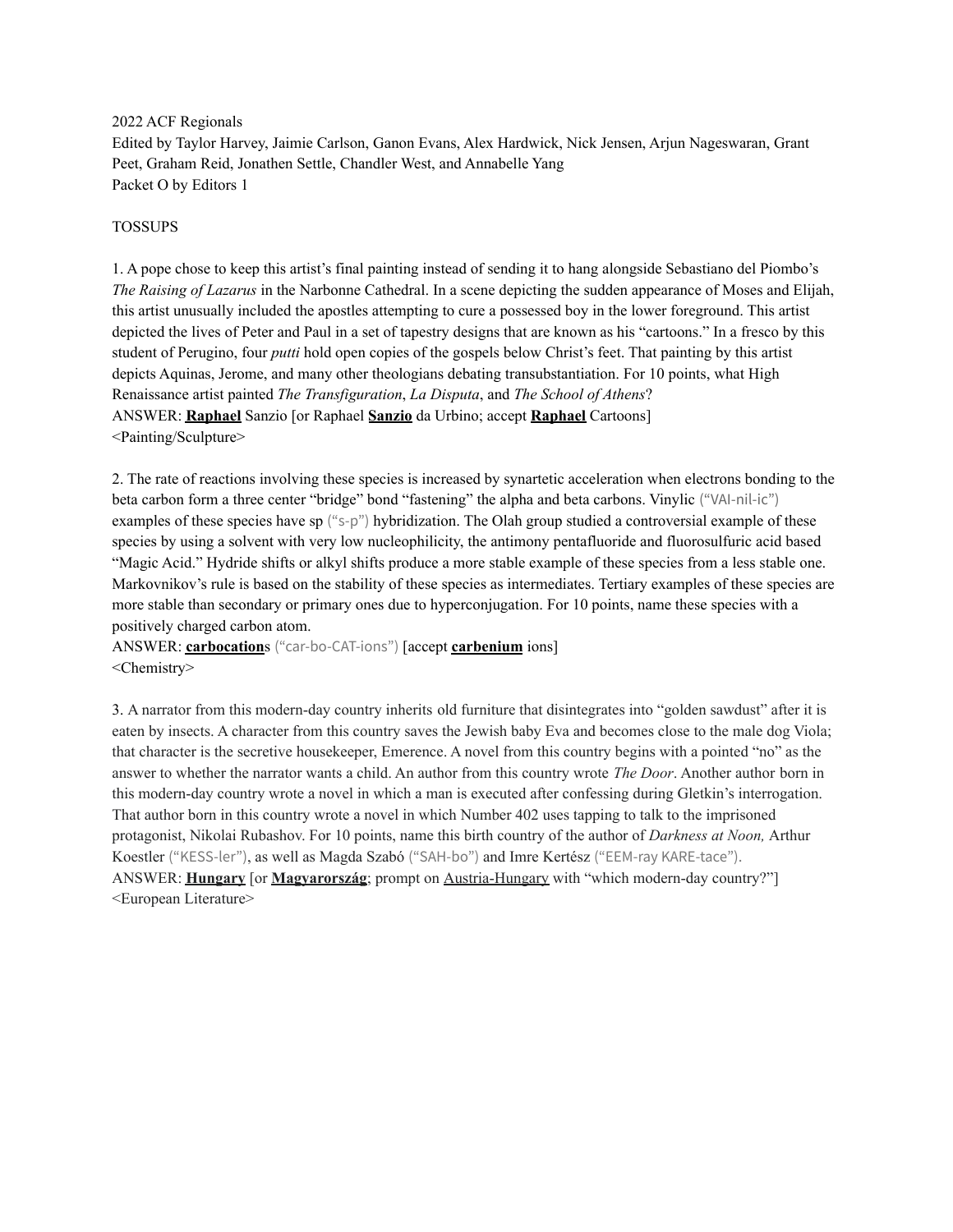4. During a conflict over this resource, a mythical "Captain Moonlight" represented sporadic violence. A politician led a protest of voluntary constipation in prison over issues regarding this resource, urging followers to "Remember Mitchelstown" and the death of a 19th-century John Mandeville; that politician was arrested for devising a method in which rebels illegally pooled profits from this resource, a scheme known as the Plan of Campaign. The push to codify "Three Fs" concerning this resource included a labor strike against Charles Boycott and ended with an 1881 bill passed by William Gladstone. Michael Davitt helped elect Charles Parnell as president of this resource's namesake "Irish National League." For 10 points, what resource's "war" in 1880s Ireland concerned the refusal of tenant farmers to pay rent?

ANSWER: **land** [accept **property**; accept **real estate**; accept **farm**s before read; accept **Land** War or Cogadh na **Talún**; accept Irish National **Land** League] (The "Three Fs" were free sale, fixity of tenure, and fair rent.) <Other History>

5. A single "contagious" value is used in a logic with this many total values developed by Dmitri Bochvar. There are this many premises in the propositional logic rule of inference known as the constructive dilemma. Though it was later generalized to have an infinite amount, there were this many truth values in the original formulation of Łukasiewicz ("woo-kah-SHEH-veech") logic. A paraconsistent logic with this many truth values was introduced by Graham Priest to formally define paradoxes. Aristotle introduced this many laws of thought, the first of which is the principle of noncontradiction. Logics with this many truth values must have 27 unary operators. For 10 points, give the number that is one greater than the number of truth values in Boolean logic.

ANSWER: **three** [accept **three-**valued logic; accept **ternary** logic] <Philosophy>

6. *Description acceptable*. When a character suggests leaving this location, another character replies by saying that it would be pointless because every house in the country is "packed to its rafters with grief." Ninety people attend a feast at this location that features blackberry pies, but ultimately find it excessive. The opening of a novel calls this location "full of a baby's venom" and "spiteful." When a character notices a carriage approaching this location, she takes her children to a woodshed and slices her daughter's throat with a saw. This Cincinnati location is haunted by the ghost of the novel's title character. A character travels here from Sweet Home Plantation while pregnant with her daughter Denver. For 10 points, what location does Sethe live at in a Toni Morrison novel? ANSWER: **124** Bluestone Road [or 124 **Bluestone** Road; accept descriptive answers that mention the **house** or **estate** from **Beloved**; prompt on answers about a <u>house</u> or estate by asking "what novel does that house appear in?"; reject answers that mention a "plantation"]

<American Literature>

7. According to the *Osashizu*, observers of Tenrikyo should perform a metaphorical version of this action daily to the heart and mind to achieve the Joyous Life. This action is performed with a communally owned object made in part from peacocks, called a *picchi*. It doesn't involve food or fire, but extended families gather to perform this action during the Double Ninth Festival in Taiwan and Hong Kong. A white woolen object called a rajoharana is used to perform this action by Śvētāmbara ("shweh-TUM-buh-ruh") mendicants. This physical action provides an alternate name for the Qīngmíng ("cheeng-meeng") Festival, which involves offering food and doing this to the tombs of ancestors. For 10 points, particularly observant Jains perform what action to the ground in front of them to avoid stepping on insects?

ANSWER: **sweep**ing [accept tomb **sweep**ing or Tomb **Sweep**ing Day or **Sǎo** fén jié; accept **dust**ing; accept **clean**ing; accept *soji*; accept **clean**ing or **wash**ing tombs or graves or cemeteries] <Religion>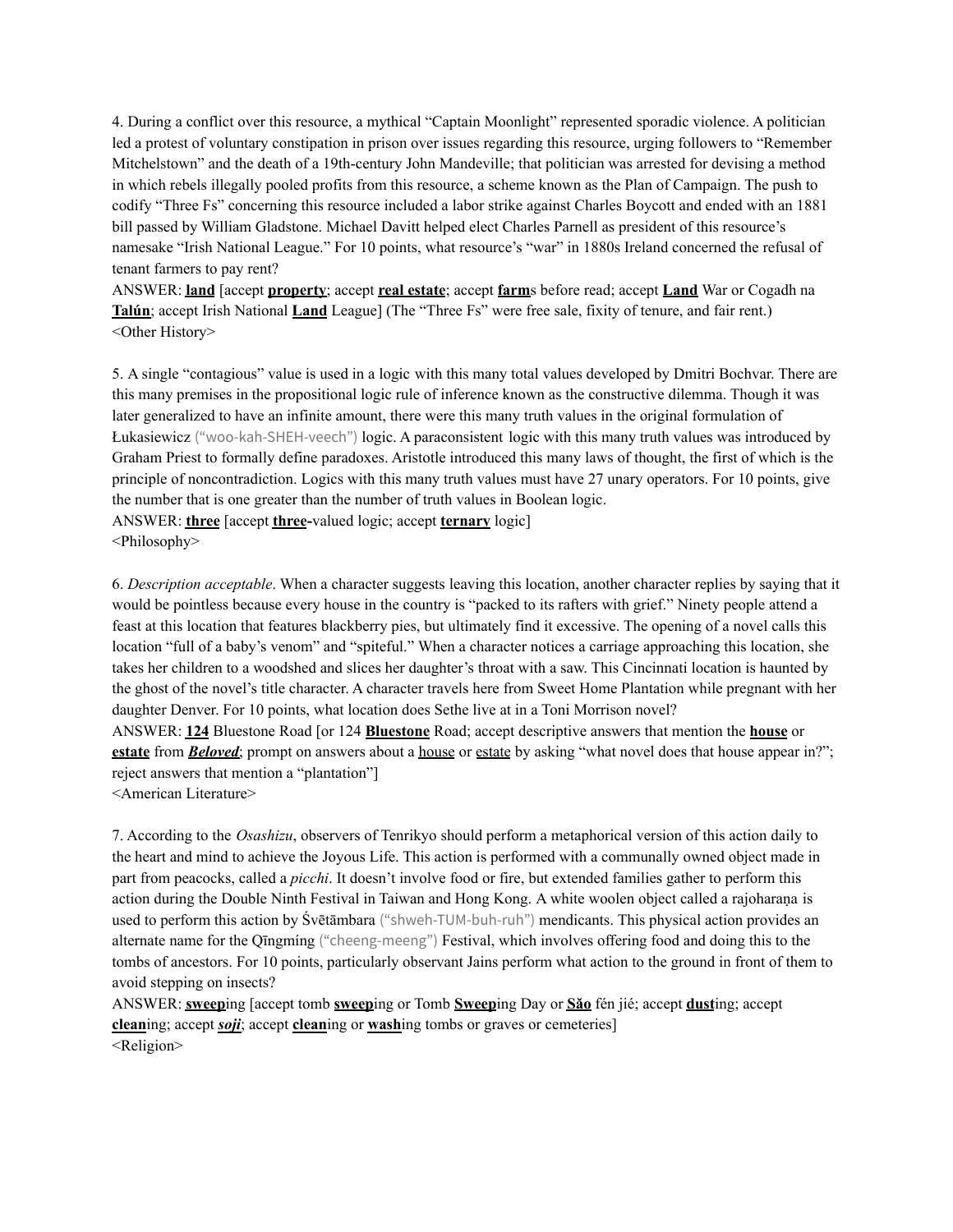8. People of this ethnicity play handcrafted diatonic harps while receiving the Virgin in a fresco from Itatí. This people's western villages were raided by the nomadic Mbyá Guaycurú. A 1756 rebellion over seven of this people's settlements was led by Sepé Tiaraju. This people's language was recorded in the *Tesoro* of Antonio Ruiz de Montoya. The moon mythically gave this people a wild *Ilex* plant that they infused into tereré to drink with reed straws. The criollo governor Hernandarias nominally banned this people from drinking yerba mate ("ZHAIR-bah MAH-tay") around El Guairá and the Paraná ("pah-rah-NAH") River. By 1707, 100,000 of these relatives of the Tupí settled in 30 mission villages in the Triple Frontier's Jesuit reductions southeast of the Gran Chaco. For 10 points, what Indigenous people's language survives as a lingua franca of Paraguay?

ANSWER: **Guaraní** ("gwah-rah-NEE") [accept Guaraní-**Kaiowá** or **Ñandeva** or **Chawuncu** or **Chiriguano** or **Simba** Guaraní or **Ava** Guarani; accept **Guaraní** War; prompt on Tupí–Guaraní before "Tupí"] (The rebellion is sometimes called the War of the Seven Reductions.) <World History>

9. The BGS conjecture concerns the connection between the quantum form of this phenomenon and random matrix theory. Quantum systems whose classical counterparts display this phenomenon contain scars of enhanced probability density. A constant with a value of approximately 4.669 characterizes the onset of this phenomenon in one-dimensional maps with a single locally quadratic maximum. The Feigenbaum constant shows up in systems that approach this phenomenon through fixed points losing stability and becoming period-2 orbits, such as in the logistic map. Period doubling is a route to this phenomenon, which is displayed by physical systems like swinging Atwood's machines and double pendulums. For 10 points, name this phenomenon of extreme sensitivity to initial conditions. ANSWER: **chaos** [or **chaotic** systems; accept quantum **chaology**] <Physics>

10. In a piece by Perotin, three voices sing this word across rhythmic modes before ultimately singing "Nativitas gloriose virginis." This word and a shorter final word are the only words sung in a "fanfare for voices" composed by Randall Thompson. Th*e jubilus* is the melismatic passage placed on the final syllable of this word in the plainchant of the Roman Gradual. The lesson chants on this word are sung in the most musically ornate section in the medieval mass. The tradition of standing during a section titled for this word is traced to George II doing so during a premiere. Trumpets and timpanis accompany a dotted quarter, eighth-eighth-eighth rhythm on this word in a D major passage that closes Part Two of a 1741 oratorio. For 10 points, give this four-syllable word sung in a "chorus" from Handel's *Messiah*.

# ANSWER: **Alleluia** [or **Hallelujah**; accept **Hallelujah** Chorus]

<Classical Music>

11. *Description acceptable.* During one of these events, a man "speak[s] a prophecy" that he says Merlin shall make. During another of these events, a man says that "there was never yet fair woman but she made mouths in a glass" and announces, "Here's grace and a cod-piece." During one of these events, a man says that another character was "born to be hanged" and a third man cries, "Hell is empty and all the devils are here." Gonzalo prays for "an acre of barren ground" during one of these events, after which a prince is told, "Full fathom five thy father lies." After being brought to a hovel during one of these events by Kent, King Lear yells, "Crack your cheeks! rage! blow!" while wandering on a heath. For 10 points, name this type of event that titles a Shakespeare play in which Prospero causes a shipwreck.

ANSWER: **storm**s [or a **tempest**; accept *The Tempest*; prompt on rain or wind or similar] <British Literature>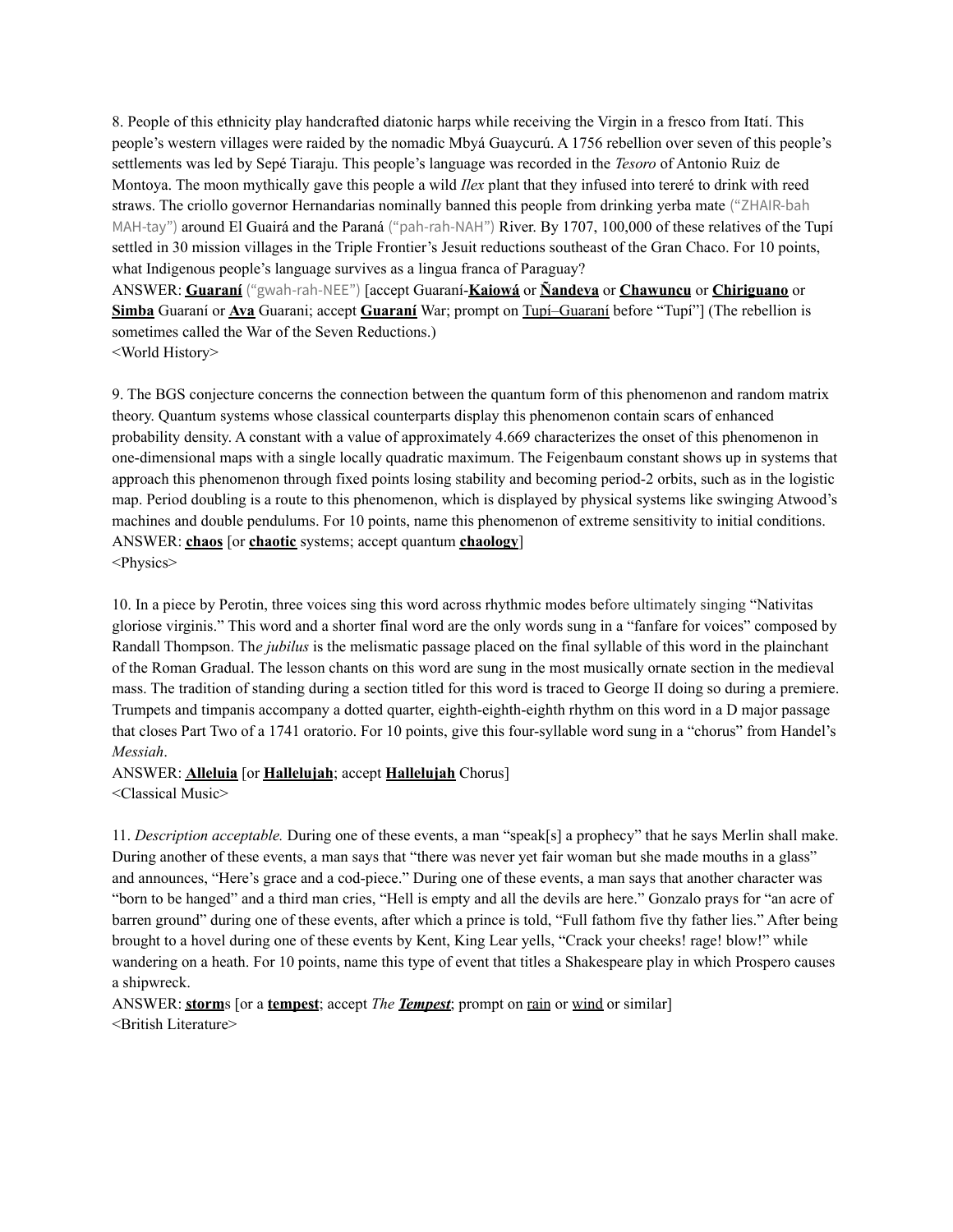12. In a story, a man with this profession witnesses the resurrection of tiger cubs from an object that floats when his wife pees on it. In Korean myth, a man with this profession spills hot porridge on a winged horse's back and falls, separated from his celestial wife. This profession's central task is imposed by the Jade Emperor on a lazy man who fails to attain immortality, named Wú Gāng ("oo gahng"). In a story named for this profession, a woman demands objects like a cowry from a swallow's nest for her hand in marriage. Asian figures with this profession often attempt to curtail an osmanthus. A man with this profession discovers a thumb-sized infant while he works. In that Heian ("HAY-on")-era "Tale," the title character with this profession raises Princess Kaguya. For 10 points, name this profession of Paul Bunyan.

ANSWER: **woodcutting** [or word forms such as **woodcutter**; accept **bamboo cutting** or **bamboo cutter**; accept **lumberjack**s; accept *The Tale of the Bamboo Cutter* or *Taketori Monogatari*] (The first line refers to the Vietnamese story of Chú Cuội.)

<Mythology>

13. In response to these events, young aristocrats allegedly organized bizarre balls at which partygoers wore short and spiky Titus haircuts and participated in dances featuring convulsive head movements. A politician organized examples of these events in Nantes ("nahnt") nicknamed "republican marriages" for their tendency to bind together naked men and women. Dominique Godineau ("go-dee-no") titled a history for women who knitted during these events, the *tricoteuses* ("tree-coh-TUUZ"). Other women mocked these events, which often occurred in the Place de Grève, with a fashion style defined by red chokers around the neck in homage to Charlotte Corday, the assassin of Jean-Paul Marat. For 10 points, Georges Danton ("dahn-TAWN") offered instructions to "show my head to the people" before what type of event that commonly employed guillotines?

ANSWER: public **execution**s [accept **guillotining** or word forms before "guillotines"; accept **beheading**s; accept **drowning**s or **noyade**s; reject other execution methods, like "hangings"] (The first line refers to *bals des victimes*. Jean-Baptiste Carrier organized the "republican marriages." Dominique Godineau's history is *Citoyennes Tricoteuses*, translated as *The Women of Paris and Their French Revolution*.) <European History>

14. This action is performed (emphasize) *first* in the only true data hazard experienced by out-of-order pipelines, as all others are alleviated with register renaming. Each instance of this action is eventually visible to all processors in coherent cache protocols. This action is taken if an evicted block is dirty in "[this action]-back" cache policies. In a typical five-stage pipeline, this action is performed last, after memory access. In C++, this action is performed on ofstream ("o-f-stream") objects using the left double angle bracket I/O ("I-O") operator. In Python, this action is only done at the end of a file when the file is opened with the mode character 'a.' In this action, a processor requests that new binary data be stored at a given location. For 10 points, name this action that modifies data in memory, in contrast to read ("reed").

ANSWER: **write** [or word forms of **write**; or **writing** to (main) memory; or **writing** to cache; or **writing** to register; or **writing** to a file; accept **write-back**; accept **read after write**; accept **commit**; accept **store** before "stored"; reject "deletion" or "delete" or "deleting"]

<Other Science>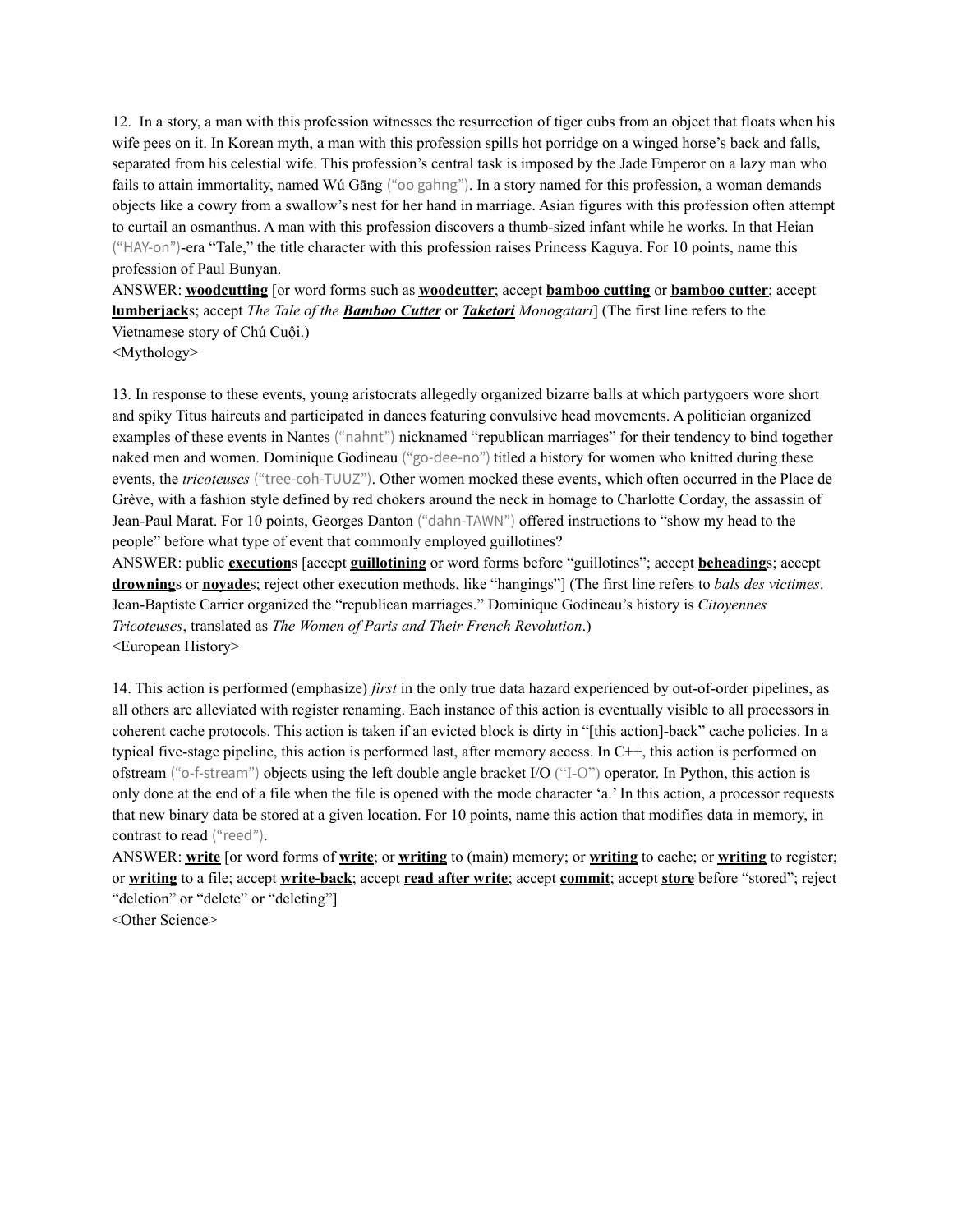15. This artist appears showering with a crucifix and in front of a newspaper with the headline "Annie Christian Sentenced to Die!" in the *Controversy* photo series. This artist's signature style of diagonal flies, pants with shearing, and tassels on leather coats was pioneered by his designers Louis Wells and Marie France. In 2017, this artist's fabric dyer revealed that two oval shaped fabric cutouts gave the illusion that this artist was exposing his buttocks during the 1991 VMAs. This artist often performed with the word "Slave" written on his face and once played basketball in 3-inch heels. This artist combined the Mars and Venus gender signs to create a "love symbol" for his name. For 10 points, name this artist who appears in a white ruffle collar on a motorcycle on the cover of his album *Purple Rain*.

ANSWER: **Prince** [or Prince Rogers **Nelson**; or The Artist Formerly Known as **Prince** or **TAFKAP**; prompt on the Purple One; prompt on His Royal Badness]

<Other Fine Arts>

16. Shelled "testate" species of these organisms are indicators of low-load sludge. Mud often contains giant genera of these organisms like the phototactic *Chaos*. The "walk out method" can isolate "free-living" species of these organisms, which are the natural hosts of *Legionella pneumophila*, giant pandoraviruses and mimiviruses. These organisms include a genus that causes keratitis in contact lens wearers and a freshwater species that causes PAM ("pam"), a primary meningoencephalitis ("meninjo-en-cephal-itis"). Nasal irrigation with neti pots can cause infection with the deadly "brain-eating" species of these organisms, *Naegleria fowleri*. The bacterium *Shigella* and the monopodial *histolytica* species of these unicellular eukaryotes are the main causes of dysentery. For 10 points, what polyphyletic microbial protists share a motility based on pseudopods?

ANSWER: **amoeba**e [accept **Amoebozoa** or **Conosa** or **Lobosa** or **Heterolobosea**; accept *Acanthamoeba* or *Entamoeba histolytica* or *Naegleria fowleri*; accept **amoebiasis** or **amoebic** dysentery; prompt on Excavata or Amorphea or Unikonta; prompt on eukaryotes before read; prompt on protists or protozoans before "protists"] <Biology>

17. Per Binde mapped this activity across cultures and found it to be largely absent from pre-contact South America, and thus not a human universal. In 1994, Antigua and Barbuda pioneered a form of this activity addressed by the 2006 SAFE Port Act's UIGEA. In psychology textbooks, fishing and this activity are the standard examples of variable-ratio partial reinforcement schedules. This activity legally requires "consideration" and is regulated by the Federal Wire Act. In 2010, Liechtenstein legalized this non-substance activity, whose addiction became an official disorder in the DSM-5. Statistics classes calculate why a form of this activity functions as a "tax on the poor" and analyze its namesake fallacy. For 10 points, a 1988 act regulates reservations that profit from what activity that attracts most tourists to Macau, Monaco, and Las Vegas?

ANSWER: **gambling** [or **wager**ing or making **bet**s or equivalents; accept **lottery** drawings; accept **casino**s; accept playing a **slot machine** or other casino games; accept **gambler**'s fallacy; prompt on gaming or Indian Gaming Regulatory Act or playing games or equivalents; prompt on crime or similar; reject "video games"] (The DSM-5 also discusses video game addiction but does not consider the evidence sufficient for a unique disorder. The UIGEA was the Unlawful Internet Gambling Enforcement Act of 2006.) <Social Science>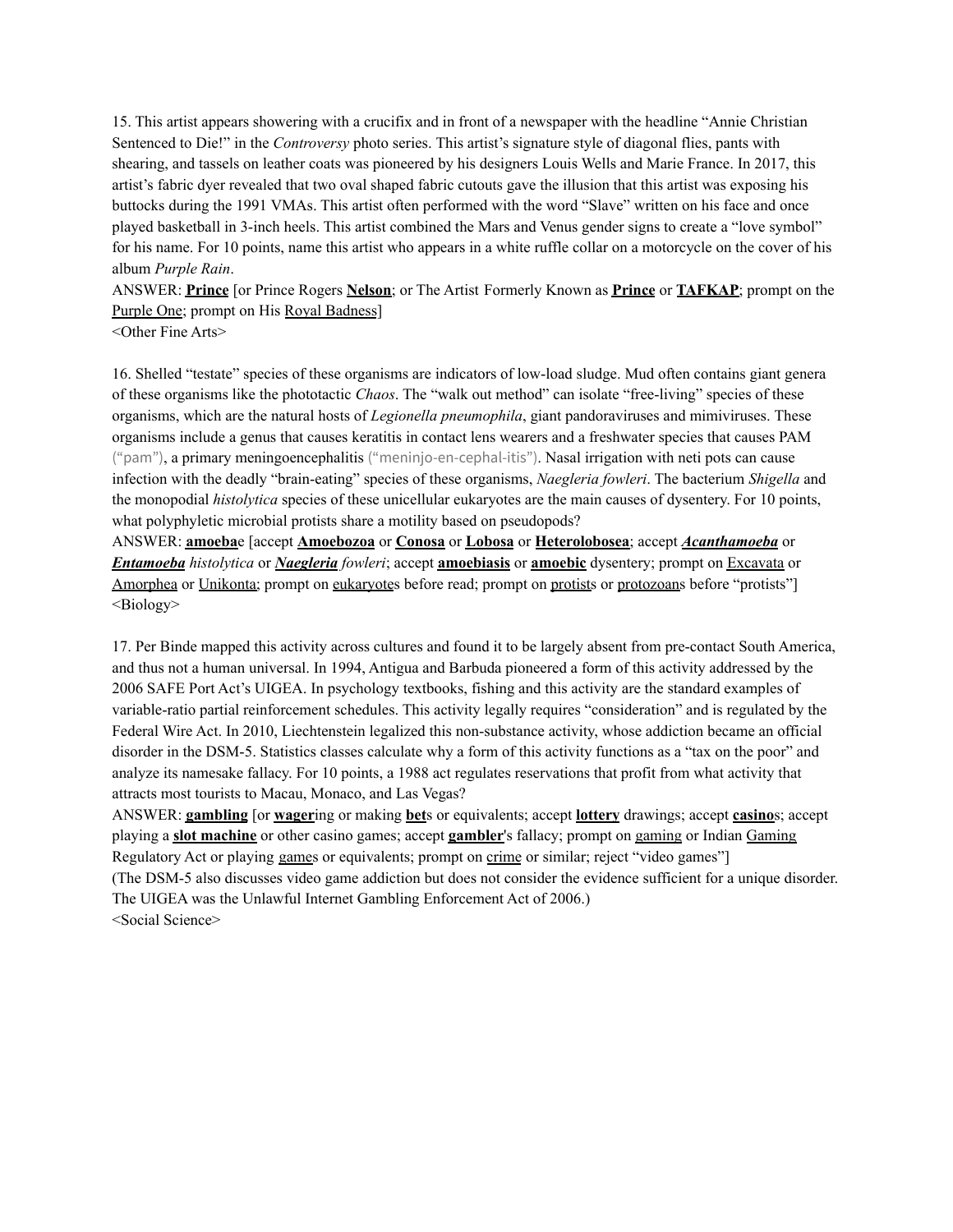18. A few weeks before one of these events, the controversial Hammett Letter was published. One of these events was legitimized after Edward Rucker was found in a Baltimore tavern. Sharing updates from one of these events was the first practical use of the telegraph by Samuel Morse. At one of these events, George Bancroft helped broker an unexpected compromise. The influence of the Hunkers at one of these events led the Barnburners to leave in protest. One of these events was disrupted by a walkout staged by the William Yancey-led "Fire Eaters"; after that one of these events, John C. Breckinridge was nominated by a separate "Southern" party. For 10 points, name this type of event that, in 1860, chose Stephen Douglas as his party's nominee against Abraham Lincoln. ANSWER: **Democratic** National **Convention**s [or **DNC**s; accept **Democratic** nominating **convention**s or any answer describing **convention**s where the **Democratic** Party nominated its candidate for president; prompt on nominating conventions or National conventions by asking "of which party?"] <American History>

19. A short story by this author depicts the tension between a spice seller's conjoined twin sons, whose names translate as "My Fate" and "My Destiny." A character created by this author imagines turning into a goat or a grain of sand after killing his brother. In a novel by this author, Adham sees the makeshift tin and stick hut built by his exiled brother, just after Adham himself has been exiled for trying to see his father's forbidden book. In that novel by this author, the scientist Arafa causes the death of the title character, whose four sons represent Adam, Moses, Jesus, and Muhammad. Amina breaks her collarbone during a car accident in this author's trilogy about the al-Jawad family. For 10 points, name this author of *Children of Gebelawi* and the *Cairo Trilogy*. ANSWER: Naguib **Mahfouz** [or Naguib **Mahfouz** Abdelaziz Ibrahim Ahmed Al-Basha] <World Literature>

20. In this country, the Memorial of Zoungbodji commemorates the Zomai House and Tree of Oblivion as part of its Slave Route history. The "water people" of Ganvie constructed floating villages in this country's Lake Nokoué ("noh-kway"). Villages in this country and its (emphasize) *eastern* neighbor are home to "living ghosts" who chase people and can kill with a single touch as part of Egúngún secret societies. People sleep around a sacred iroko tree as pythons crawl over their bodies in this country's Temple of the Pythons in Ouidah ("WEE-dah"), which is considered the birthplace of Voodoo. In this modern-day country, the Fon people created the Dahomey Empire. The city of Cotonou is located in, for 10 points, what African country located between Togo and Nigeria whose capital is Porto-Novo?

#### ANSWER: **Benin** [or Republic of **Benin** or République du **Bénin**] <Geography>

Tiebreaker. A conflict in this city between groups labeled "strong" and "weak" concerned the acceptability of eating meat from sacrifices. People in this city broke into factions by saying, "I belong to Cephas" or " I belong to Apollos," a practice repudiated by a man ironically calling them "wise in this age." In a letter addressed to a congregation in this city, a man alludes to a different letter "wrote unto you with many tears," a phrase that gives an alternate name to the possibly lost "severe letter."A passage addressed to people in this city states, "You are not your own" after comparing worshippers' bodies to temples. The most quoted verse from a book addressed to denizens of this city begins "Love is patient, love is kind." For 10 points, identify this Greek city that names two Pauline epistles.

## ANSWER: **Corinth** [or **Kórinthos**; accept First **Corinthian**s or Second **Corinthian**s or Paul's Epistles to the **Corinthian**s]

<Religion>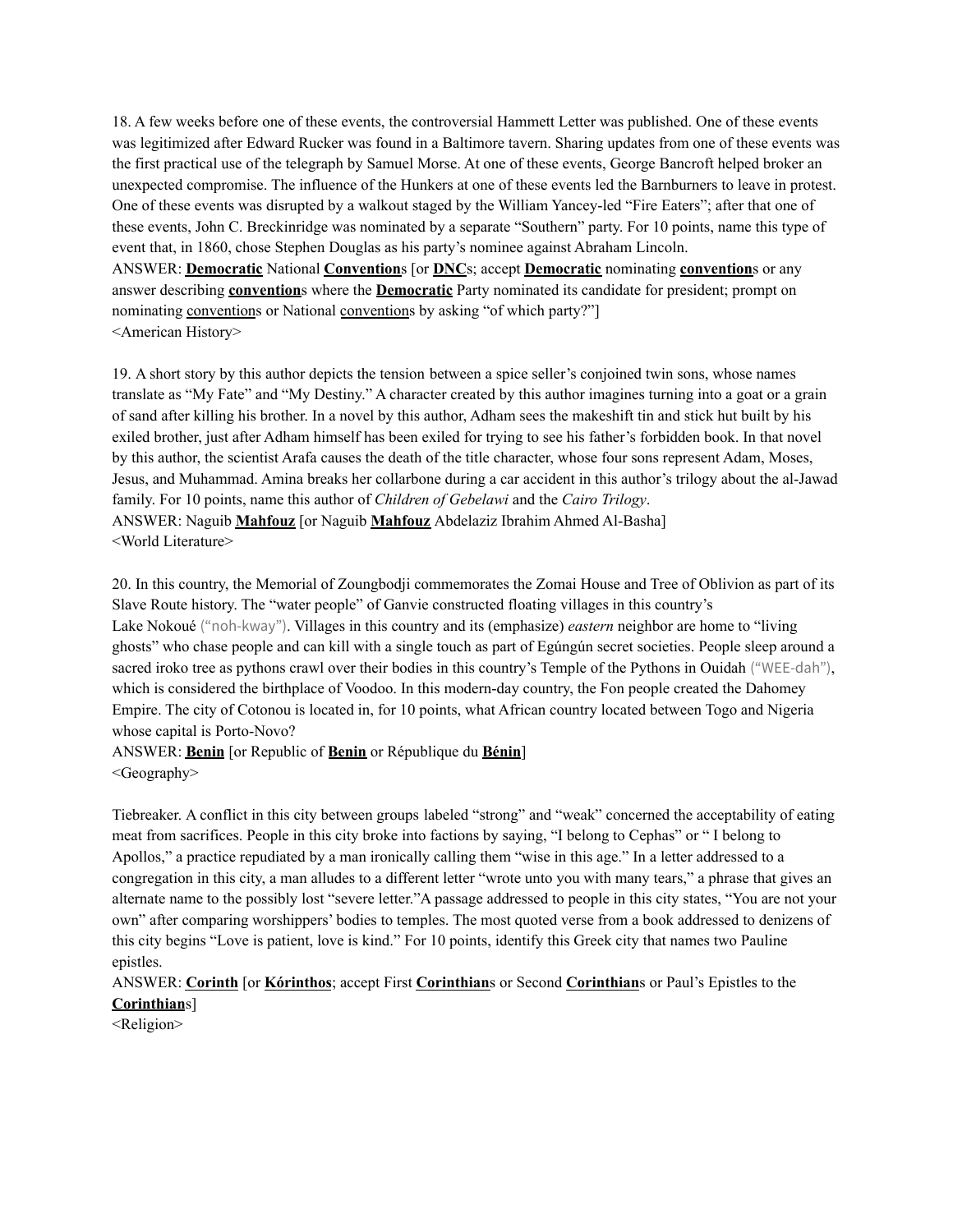#### BONUSES

1. A team led by Alfred Vidal-Madjar at the Institut d'Astrophysique de Paris observed this phenomenon occurring on the exoplanet HD 209458b. For 10 points each:

[10h] Identify this phenomenon that is hypothesized to cause the formation of chthonian ("K'THOH-nee-an") planets. In the hydrodynamic form of this phenomenon, pressure from below creates a flow of lightweight atoms that carries heavier atoms along with it.

ANSWER: atmospheric **escape** [accept hydrodynamic **escape** or hydrodynamic **blow-off**; accept Jeans **escape**; prompt on evaporation; prompt on descriptions of a planet's atmosphere disappearing or a planet losing its atmosphere]

[10e] The concentration of elements in this group provides the best evidence for hydrodynamic escape that occurred in the past. One element in this group is the third-most abundant gas in Earth's atmosphere.

ANSWER: **noble gas**es [or **inert gas**es; or **group 18** elements] (The unnamed element is argon.)

[10m] Vidal-Madjar's team identified that escape was occurring by studying the intensity drop in this feature in the hydrogen spectrum. Gas clouds between Earth and distant quasars created dense "forests" of this feature.

ANSWER: **Lyman-alpha** line [or **Ly-alpha**; accept **Lyman-alpha** forests; prompt on Lyman series] <Other Science>

2. This title plant "thrives along disturbed edges" according to a book that recounts the myth of Skywoman Falling and uses the life force "Puhpowee" to illustrate the "grammar of animacy." For 10 points each:

[10h] Name this title plant of a book that outlines a reciprocal accord with nature called the Honorable Harvest; that book titled for "braiding" this plant is by the Citizen Potawatomi author of *Gathering Moss*, Robin Wall Kimmerer. ANSWER: **sweetgrass** [or **Mary's grass** or **manna grass** or **vanilla grass** or **holy grass** or **bison grass** or *Hierochloe odorata* or *Anthoxanthum nitens*; accept *Braiding Sweetgrass*; prompt on grass or Poaceae or

#### Gramineae]

[10m] *Braiding Sweetgrass* draws on Keewaydinoquay Peschel's expertise in "botany" given this prefix. This prefix modifies "medicine" and "psychopharmacology" to describe traditional ecological knowledge of Indigenous people. ANSWER: **ethno**- [accept **ethno**botany or **ethno**medicine or **ethno**psychopharmacology; prompt on folk medicine] [10e] Richard E. Schultes studied the ethnobotany of these ritual experiences caused by entheogens. Terence McKenna, the curandera María Sabina, and Michael Pollan have promoted these sensory events caused by psychedelics.

ANSWER: **hallucination**s [accept **hallucinogen**s; accept drug **trip**s; accept **vision**s or similar; prompt on mystical or spiritual experiences]

<Social Science>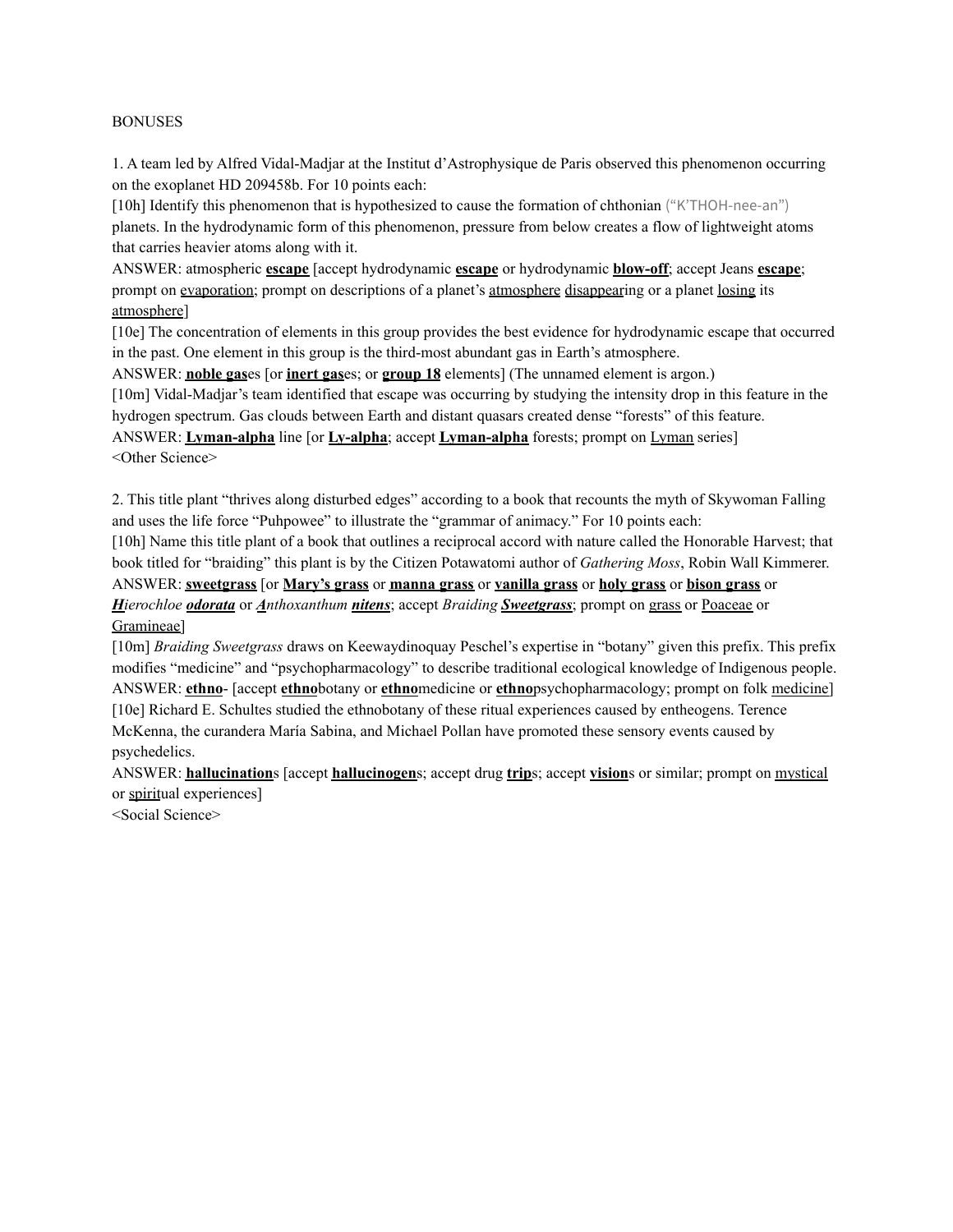3. An Arabic–Ge 'ez creole was spoken in this archipelago, where Mubarak founded a sultanate that carved water cisterns and allied with the Ottomans in the Ethiopian–Adal War. For 10 points each:

[10h] Name these islands that became an Umayyad penal colony after the Second Fitna. Yemen's Ziyadid and Tahirid dynasties fought Aksum for control of these Red Sea islands, which traded bird eggs, coral, tortoiseshell, and pearls.

ANSWER: **Dahlak** Archipelago [or **Dahlak** Islands; accept **Dahlak** Sultanate; accept **Dahlak** Kebir] [10m] The Dahlak Sultanate lost control of Red Sea trade after this ethnically Agaw dynasty expanded north of Adulis. This pre-Solomonic dynasty controlled northern Ethiopia after the semi-legendary Queen Gudit invaded Aksum.

#### ANSWER: **Zagwe** dynasty

[10e] During the Zagwe period, horses were exchanged for bars of this substance, called amoles, mined in Afar. Nepalese rice was traded to Tibet for this substance, which was not really sprinkled to ruin the earth during war. ANSWER: **salt** [or table **salt**; or **NaCl**; accept **salt**ing the earth] (Salt may have actually been strewn in limited quantities as a fertilizer or as part of a ritual in ancient Assyria.)

<World History>

4. Elizabeth Daryush experimented with a rare verse form that counts only these units in her quaternion poem "Accidental." For 10 points each:

[10e] Name these basic sound units of poetry that are counted along with accents in most English verse. English language haikus are made up of lines with five, seven, and five of these units.

ANSWER: **syllable**s [accept **syllabic** verse; accept accentual-**syllabic** verse]

[10m] This American poet was a master of unaccented syllabic verse, which she employed in a poem that begins, "No water so still as the / dead fountains of Versailles." Another poem by this author begins, "I too, dislike it."

ANSWER: Marianne **Moore** [or Marianne Craig **Moore**] (The poems are "No Swan so Fine" and "Poetry.") [10h] This English-born poet used natural-sounding syllabic verse in poems like "Considering the Snail." This gay author of the poem "On the Move" reckoned with the AIDS diagnoses of his friends in the collection *The Man With Night Sweats*.

ANSWER: Thom **Gunn** [or Thomson William **Gunn**]

<American Literature>

5. Nathan Milstein and the New York Philharmonic orchestra's 1948 recording of this piece was pressed on the first-ever commercially available 12 inch LP. For 10 points each:

[10h] Name this piece. Ferdinand David removed the contrapuntal complexity in this piece's first movement cadenza, which is unusually written out to include sixteenth-note passages requiring ricochet bowing.

ANSWER: Felix **Mendelssohn**'s **Violin Concerto** in E minor, Op. 64 [accept Jakob Ludwig Felix **Mendelssohn** Bartholdy in place of "Mendelssohn"]

[10m] One of the earliest partial recordings of Mendelssohn's Violin Concerto was a 1912 recording by Eugène Ysaÿe ("oo-ZHEN ee-ZAI-ee"), a virtuoso violinist from this country. A late-Romantic composer and organist from this country is best known for his 1888 Symphony in D minor.

ANSWER: **Belgium** [or Kingdom of **Belgium** or Royaume de **Belgique** or Koninkrijk **België** or Königreich **Belgien**] (The second composer is César Franck.)

[10e] The written-out cadenza to Mendelssohn's concerto is marked *ad libitum*, meaning that this aspect of the performance should be free. This Italian term refers to the speed or pace of a piece and can be reported in beats per minute.

ANSWER: **tempo** [prompt on time]

<Classical Music>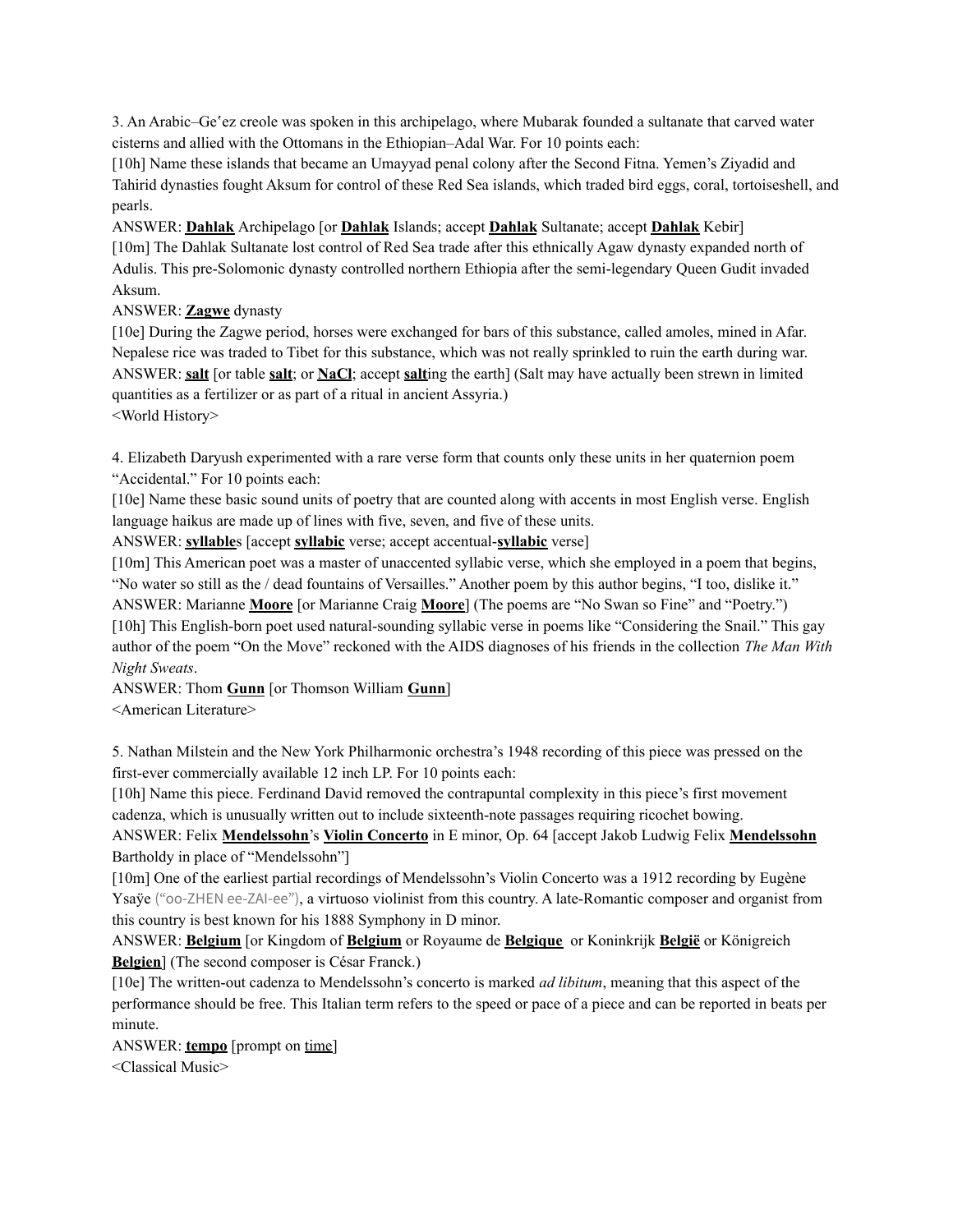6. Cecilia Jarlskog introduced an invariant quantity defined by elements of this matrix. For 10 points each: [10h] Name this almost-diagonal matrix that Lincoln Wolfenstein parameterized in powers of lambda based on an experimentally observed hierarchy of its parameters. Elements of this matrix include "V sub u d" and "V sub c s." ANSWER: C**KM** matrix [or Cabibbo–**Kobayashi–Maskawa** matrix; accept, BUT DO NOT OTHERWISE REVEAL, **quark mixing** matrix]

[10m] The effects of this phenomenon are proportional to the Jarlskog invariant. The observation of the "K sub L" eigenstate of the neutral kaon decaying into two pions provided strong experimental evidence of this phenomenon. ANSWER: **CP violation** [or **charge** conjugation **parity violation**; accept **violation** of **CP symmetry** or **violation** of **charge** conjugation **parity symmetry**] (The second sentence refers to the Fitch–Cronin experiment.)

[10e] Five unobservable phases of the CKM matrix are absorbed by fields associated with these elementary particles whose flavors include up, down, and charm.

ANSWER: **quark**s [accept up **quark** or down **quark** or charm **quark** or strange **quark** or top **quark** or bottom **quark**]

<Physics>

7. One of these laws passed in 2022 provides 7.1 billion dollars for the PDI and requires a review of Other Transaction authority, which is not subject to the Federal Acquisition Regulation. For 10 points each:

[10h] Name these laws, one of which was subject to the only veto override during Donald Trump's presidency. ANSWER: **National Defense Authorization Act**s [or **NDAA**s]

[10m] INDOPACOM ("in-doh-PAY-com") has criticized the Pacific Deterrence Initiative for allocating too much money for ships and aircraft and not enough for this type of technology exemplified by the AEGIS ("ay-jis") and THAAD ("thad") systems.

ANSWER: **missile defense** systems [or **anti**-ballistic **missile** systems; accept answers indicating technology for **defending** from, **detecting**, **intercepting**, or **destroying missile**s]

[10e] The 2021 NDAA almost included an amendment to block the reduction of troops in this country. The 2022 NDAA creates a commission to study the 20-year occupation of this country following the withdrawal in late 2021. ANSWER: **Afghanistan** [or Islamic Emirate of **Afghanistan** or Də **Afġānistān** Islāmī Imārat or Imārat-i Islāmī-yi **Afghānistān**; accept Islamic Republic of **Afghanistan** or Da **Afġānistān** Islāmī Jumhoryat or Jumhūrī-yi Islāmī-yi **Afġānistān**]

<Current Events>

8. This poem refers to its narrator as "a blind man, who lives in rocky Chios ("KEE-os"), and whose songs are the best forever," which has often been taken as a depiction of Homer. For 10 points each:

[10h] Name this ancient Greek poem, which is often divided into "Pythian" and "Delian" sections. This poem is one of thirty-three archaic Greek poems written in dactylic hexameter and dedicated to various gods.

ANSWER: *Homeric Hymn to Apollo* [accept *Homeric Hymn 3* or the *Third Homeric Hymn*; accept any answers that describe it as the "greater," "longer," or "first" *Homeric Hymn to Apollo*; prompt on incomplete answers such as *Homeric Hymns* or *Hymn to Apollo*]

[10e] The *Homeric Hymn to Apollo* depicts Apollo killing the Python at this location. The Python provides the etymology for the Pythia, the priestess of the famous oracle dedicated to Apollo at this location.

ANSWER: **Delphi** [accept **Delphic** oracle; prompt on Pytho]

[10m] Another Greek literary work set at Delphi is this author's tragicomedy *Ion* ("AI-on"). This author's tragedies often depict gods, such as in this author's play in which Agave ("uh-GAH-vee") kills her own son.

ANSWER: **Euripides** (Agave kills her son in *Bacchae*.)

<World Literature>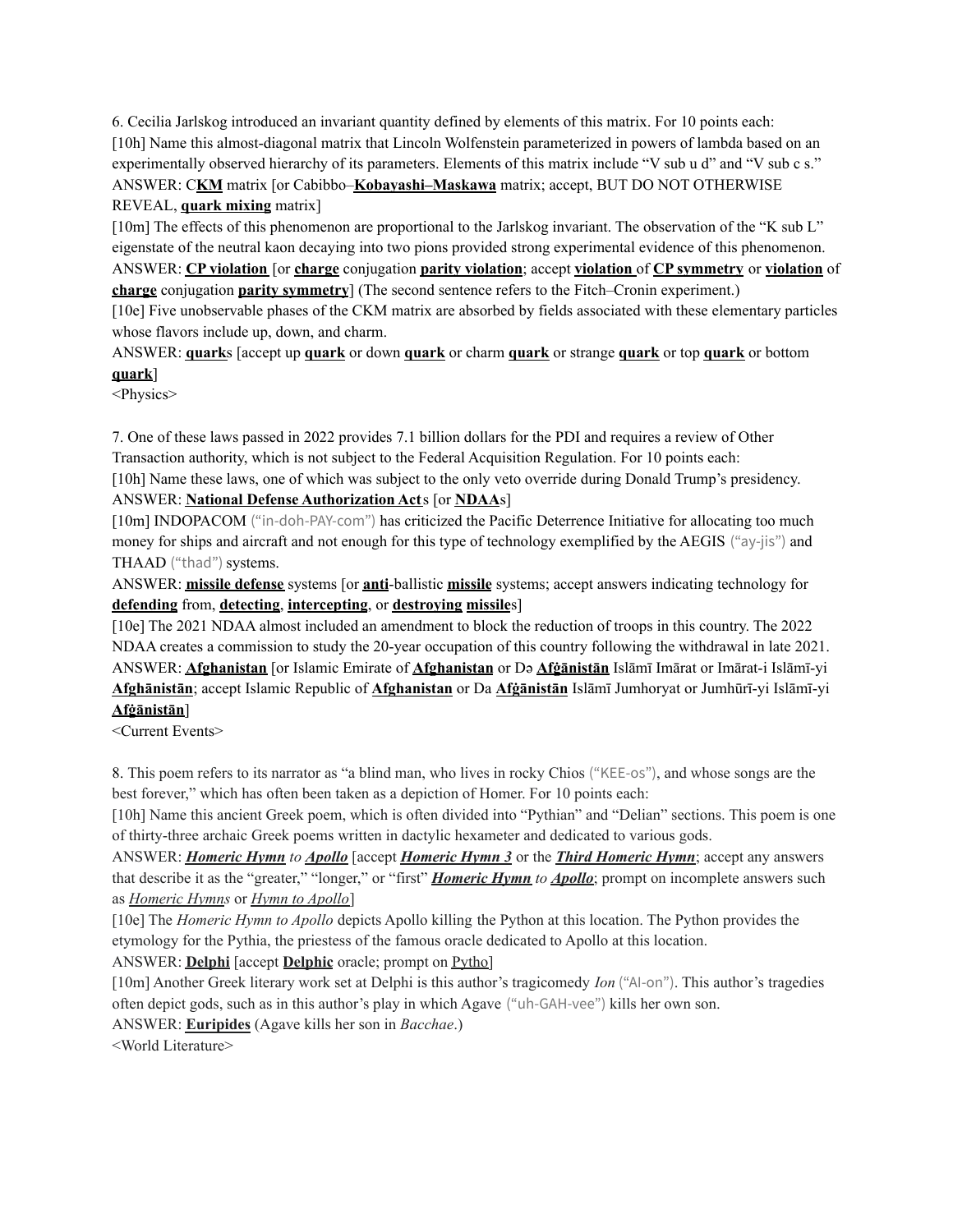9. Double-headed ear pendants called *lingling-o*s found in this modern-day country's Kalanay Cave support the existence of an Iron Age "interaction sphere" between cultures in this country and the Sa Huỳnh culture outside it. For 10 points each:

[10h] Name this modern-day country where Robert B. Fox discovered a skull cap in the Tabon Caves. The Ibaloi people in this modern-day country created "fire mummies" discovered near Kabayan.

ANSWER: **Philippines** [or Republic of the **Philippines** or Republika ng **Pilipinas**] (The Sa Huỳnh culture was based in southern Vietnam.)

[10e] Most *lingling-o*s found at Sa Huỳnh sites were produced from this mineral, likely exported from Fèngtiān in Taiwan. Chinese *bì* discs were generally made from this precious green stone.

ANSWER: **jade** [or **nephrite**; prompt on greenstone]

[10m] The Sa Huỳnh culture practiced a form of inhumation inside these objects, from which most *lingling-o*s have been excavated. These objects name a prehistoric "plain" in modern-day Laos that was also linked to human burial. ANSWER: **jar**s [accept **urn**s; accept Plain of **Jar**s or Thong **Hai** Hin; prompt on vessels or containers or similar] <Other History>

10. Numerous locations received their names after the body parts of Finnbhennach ("finn-BIN-natch"), one of these animals, were scattered around Ireland. For 10 points each:

[10e] Name these animals that title a text detailing a famous raid in the Ulster Cycle. Cruachan Ai ("KROO-ah-hahn  $EE$ ), the fortress of Medb ("mayy"), was named for a liver dropped in its direction by one of these animals stolen from Cooley.

ANSWER: **bull**s [accept **cattle** or **cow**s or *bó*; accept *Táin Bó Cúailnge* or *The Cattle Raid of Cooley*]

[10h] *Dindshenchas* poems that explain the origins of place names are most notably gathered in a book named for this kingdom. A ruler of this kingdom granted Saint Brigid as much land as her cloak could cover.

ANSWER: **Leinster** ("LEN-ster") [or **Laighin** or Cúige **Laighean**; accept the *Book of Leinster* or *Lebor Laignech*] [10m] One of these places that was once a hazel forest was named for Tea, a queen of the Milesians who was buried there. Cú Chulainn ("koo KULL-in") damaged a stone that roared for the rightful high kings of Ireland at that one of these places.

ANSWER: **hill**s [or **ridge**s; accept the **Hill** of Tara or **Cnoc** na Teamhrach; accept **Druim** Léith or the **Ridge** of Líath or **Druim** Cáin or the **Ridge** of Cáin]

<Mythology>

11. Answer the following about the proto-jazz composer James Reese Europe, for 10 points each.

[10e] Europe's New York-based Clef Club Orchestra used large ensembles akin to those used by this composer of military marches like "The Washington Post" and "The Stars and Stripes Forever."

ANSWER: John Philip **Sousa**

[10m] Despite differences in instrumentation, Europe's compositions are musically similar to this small-ensemble style of early jazz. An "original" band named for this style made the earliest jazz recordings of "Livery Stable Blues" and "Tiger Rag."

ANSWER: **Dixieland** [accept the Original **Dixieland** Jass Band; accept **traditional** jazz]

[10h] Europe's version of W.C. Handy's "St. Louis Blues" features strains that use this rhythmic technique, in which the accompaniment begins to play only accented downbeats every measure or every other measure, leaving only silences or soloist passages.

ANSWER: **stop-time** [or **stop-timing**; prompt on syncopation or word forms like syncopate] <Other Fine Arts>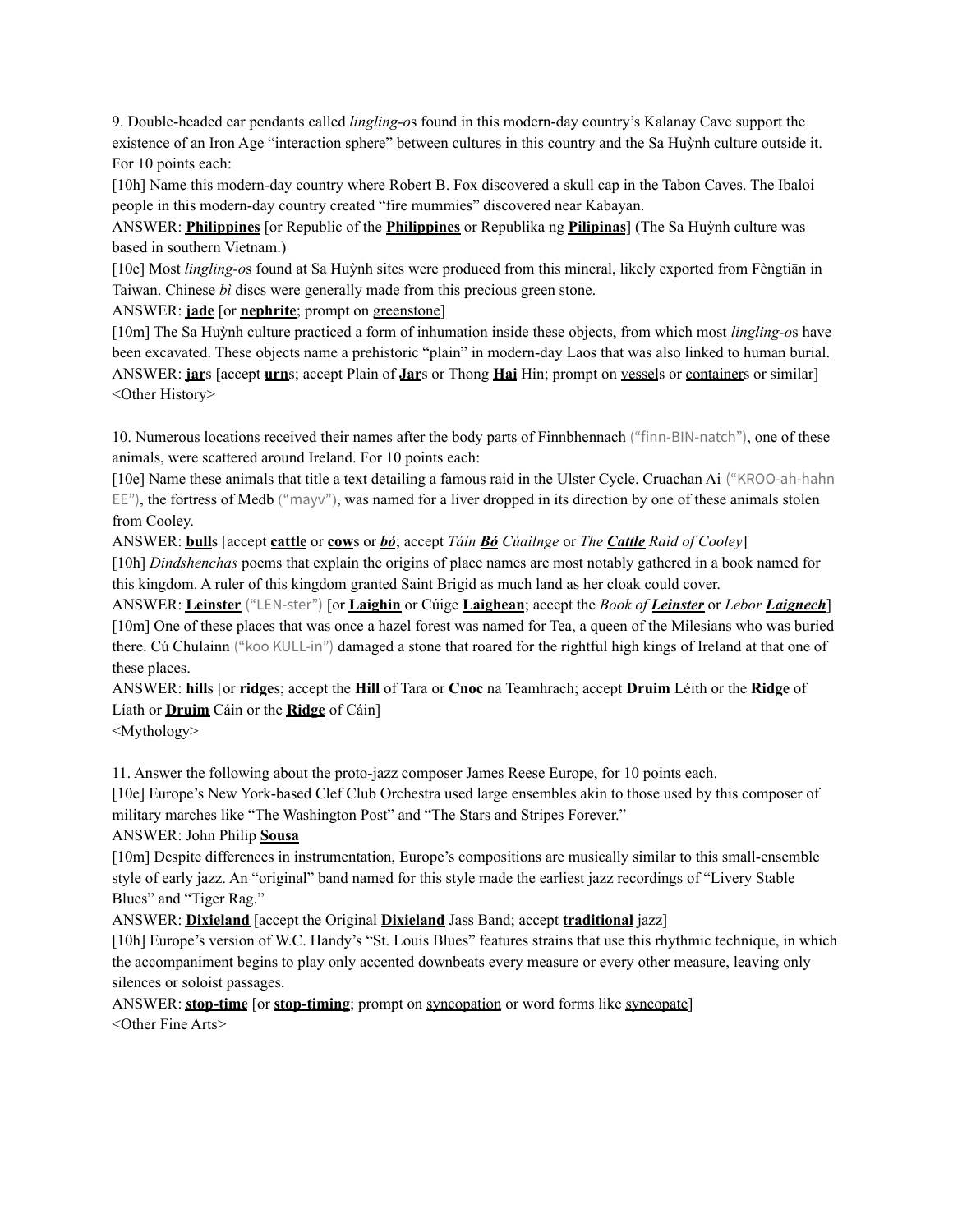12. Outside the building where this event was taking place, the attorney Florynce Kennedy chained herself to a marionette representing this event. For 10 points each:

[10h] Name this event that was criticized in a pamphlet by Robin Morgan as "racism with roses" and a "military death mascot." Organizers of this event denied that any burnings had taken place during protests.

ANSWER: **Miss America** 1969 [or the 42nd **Miss America** pageant; or the 1968 **Miss America**; accept the 1968 **Miss America** protests; accept **Miss America** 1969 protests; prompt on descriptions of the bra burning protest] [10e] Some members of the New York Radical Women, which organized the Miss America protests, led a 1969 "speak-out" to support legalizing this practice. This practice was ruled as constitutionally protected in *Roe v. Wade*. ANSWER: **abortion** [or descriptions such as **terminating** a **pregnancy**]

[10m] The abortion activist Robin Morgan, a founding member of the New York Radical Women, later served as an editor of this magazine. This feminist magazine was co-founded by Dorothy Pitman Hughes and Gloria Steinem. ANSWER: *Ms.* magazine

<American History>

13. Ancel Keys compared dietary risk factors for diseases of this organ in Finland, Greece, and Yugoslavia in the Seven Countries Study. For 10 points each:

[10e] Name this organ that was found to accrue disease risks from smoking and hyperlipidemia in the Framingham Study. The top cause of death in postmenopausal women is this organ's atherosclerotic coronary artery disease. ANSWER: **heart** [accept coronary **heart** disease or ischemic **heart** disease; accept Framingham **Heart** Study; prompt on cardiac muscle or cardiovascular disease] (The other countries were Italy, the Netherlands, Japan, and the US.)

[10m] Cardiac troponin I assays detect these indicators, which include lipoprotein(a) and homocysteine for heart disease. This term refers to molecules, often measured in urine or blood, that indicate a condition.

ANSWER: **biomarker**s [accept **biological marker**s; prompt on markers]

[10h] Paul Ridker led trials that identified this plasma pentraxin as a key cardiovascular disease biomarker. During inflammation, the liver produces this complement-promoting positive acute-phase protein with

fibrinogen ("fai-BRIN-uh-jin"), haptoglobin, SAA, and MBL.

ANSWER: **C-reactive** protein [or **CRP**; accept high-sensitivity **C-reactive** protein or hs-**CRP**] <Biology>

14. This author's first novel, *Monsieur Vénus*, was banned in Belgium for explicit content that the text blamed on its nonexistent co-author Francis Talman. For 10 points each:

[10h] Name this French Decadent author who referred to herself as a "man of letters." This androgynous author, who used a one-word pen-name, wrote *The Demon of the Absurd* and *The Crystal Spider*.

ANSWER: **Rachilde** ("rah-SHEELD") [or Marguerite **Vallette-Eymery**]

[10e] Supposedly, Rachilde was inspired to enter Parisian literary culture by a supportive letter from this French author, who wrote *The Hunchback of Notre-Dame*.

ANSWER: Victor **Hugo** [or Victor-Marie **Hugo**]

[10m] Rachilde was a close friend of this French playwright. Rachilde established the myth about the riotous opening night of this author's play *Ubu Roi* ("OO-boo r'WUH").

ANSWER: Alfred **Jarry**

<European Literature>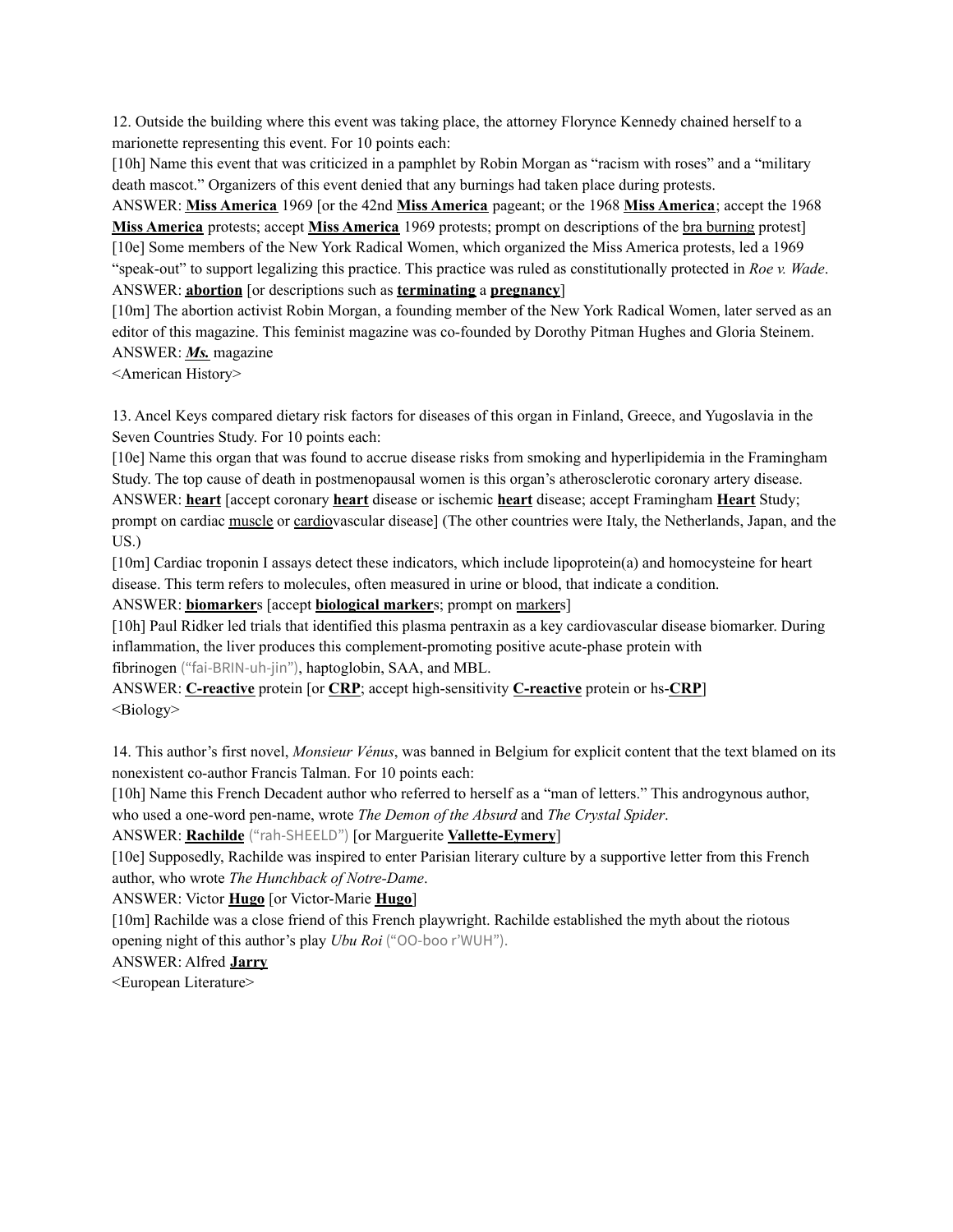15. A passage on how the "affective meaning" of this stuff transcends objective quality asserts that one experiences it in a "pre-ontological comprehension." For 10 points each:

[10h] Name this substance that is called the "revenge of the in-itself" in a late passage of *Being and Nothingness*.

The passage discussing this substance states that it transcends all distinctions between psychic and physical.

### ANSWER: **slime** [or *le visqueux*; accept **stickiness** or the **viscous**]

[10e] This French existentialist philosopher wrote about the ontology of slime in *Being and Nothingness*. ANSWER: Jean-Paul **Sartre** [or Jean-Paul Charles Aymard **Sartre**]

[10m] Earlier in *Being and Nothingness*, Sartre explains bad faith by discussing a person with this job whose movements are "a little too precise, a little too rapid."

ANSWER: café **waiter** [accept **server** or **serveur**; accept **garçon**; prompt on café worker or restaurant worker] <Philosophy>

16. A ruler of this kingdom purchased the corpse of Saint Adalbert of Prague, who was martyred while preaching to Baltic pagans, in exchange for the body's weight in gold. For 10 points each:

[10e] Name this kingdom ruled by Bolesław ("boh-LESS-wahf") the Brave, who succeeded his father Mieszko I ("m'YESH-ko"), the founder of the House of Piast ("p'YAHST").

ANSWER: **Poland** [or Kingdom of **Poland** or Królestwo **Polskie** or Regnum **Poloniae** ]

[10h] In 1000 CE, Bolesław and Otto III of the Holy Roman Empire agreed to establish the first Polish archbishopric at a congress in this Piast capital city, where Saint Adalbert was buried until the corpse was transferred to St. Vitus Cathedral.

ANSWER: **Gniezno** ("g'NEE-EZ-naw")

[10m] Bolesław obtained the corpse of Saint Adalbert after the ruling Přemyslid ("CHEH-miss-lit") dynasty of this kingdom refused to pay the gold ransom. The Přemyslids maintained sovereignty over only the Margraviate of Moravia and this kingdom after the defeat of Ottokar II at the Battle on the Marchfeld.

ANSWER: **Bohemia** [or Duchy of **Bohemia** or Ducatus **Bohemiæ** or Herzogtum **Böhmen**; accept Kingdom of Bohemia; prompt on Czech Duchy or České knížectví]

<European History>

17. This artist sculpted regal alien-looking women with facial disks covered in coils in *The NewOnes, will free Us*. For 10 points each:

[10h] Name this Kenyan-American sculptor. She took inspiration from her mother's medical textbooks to sculpt large versions of *Dengue Virus*, and created digital collages of the histology of uterine tumors in a recent exhibition. ANSWER: Wangechi **Mutu**

[10e] In 2019, sculptures from Mutu's *Seated* series, which was sculpted using this material, began occupying niches at The Met. The first freestanding nude since antiquity was Donatello's *David*, which was sculpted using this metal. ANSWER: **bronze** [reject "copper"]

[10m] Mutu collaborated with the Ghanaian-British architect David Adjaye on the installation *Exhuming Gluttony*. More famously, Adjaye designed an inverted step pyramid shape intended to resemble a crown for this museum, which opened in 2016.

ANSWER: National Museum of **African American History** and Culture [or NM**AAHC**; accept Smithsonian Museum for **African American History** (and Culture) or similar]

<Painting/Sculpture>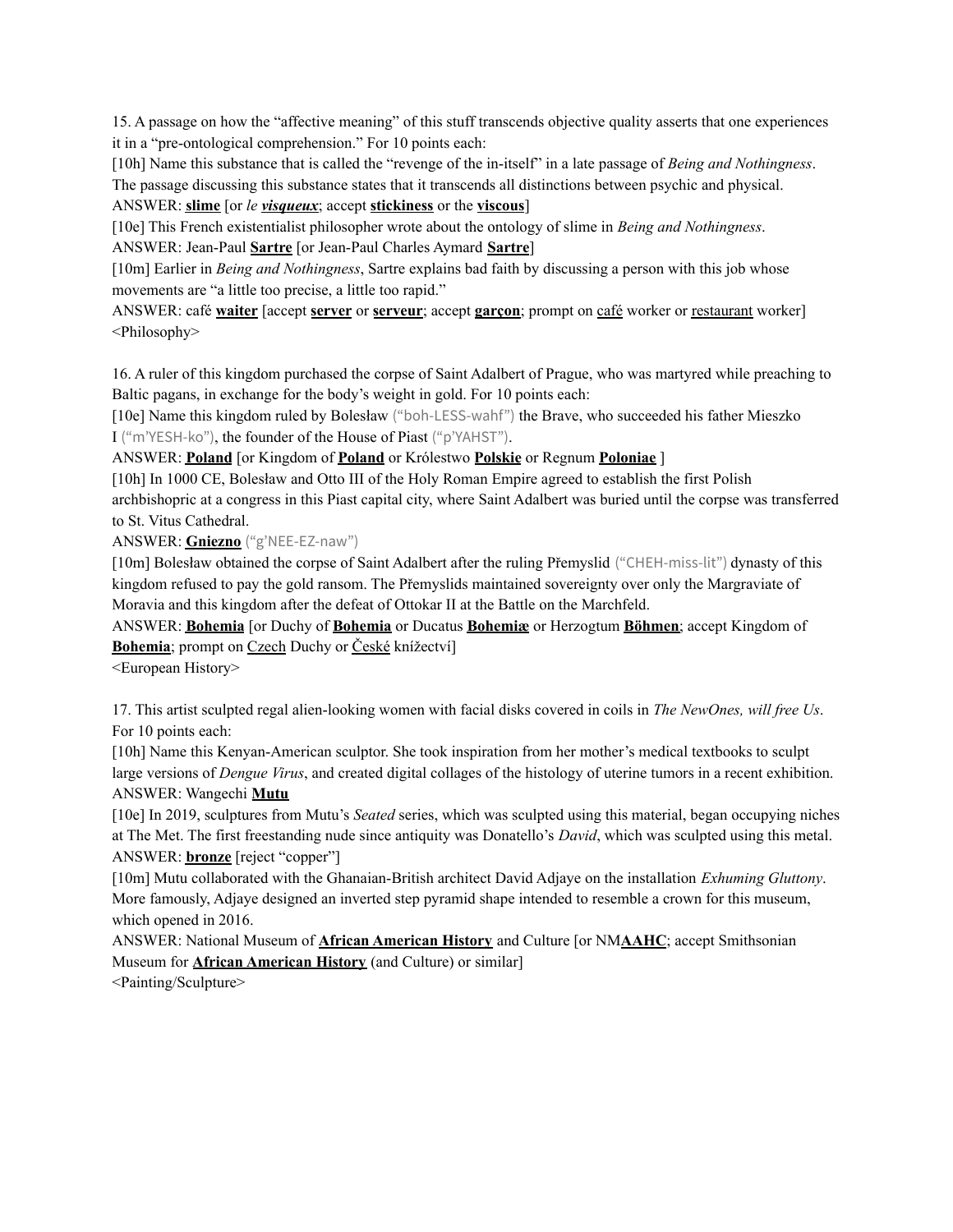18. Vladimir Lossky, a scholar of this religious tradition, wrote that it has "never made a sharp distinction between mysticism and theology" ever since the Great Schism. For 10 points each:

[10e] Name this broad Christian tradition that includes the non-Chalcedonian Coptic and Armenian Apostolic Churches, as well as the dominant Christian tradition in Russia.

ANSWER: **Orthodox** Christianity [accept Oriental **Orthodox** Christianity or Eastern **Orthodox** Christianity] [10h] According to Lossky, the goal of Orthodox mystic practices and human life in general was achieving this state, whose Greek-language name refers to a merging or a metaphysical union with God.

ANSWER: **theosis** [reject "apotheosis"]

[10m] Orthodox practitioners of hesychasm ("HESS-ih-KAZ-um"), like St. Symeon the New Theologian, advocated repeating this prayer to achieve theosis. This popular Orthodox prayer originally did not include the final addendum "a sinner."

ANSWER: the **Jesus** Prayer [or prosefchí tou **iisoú**; accept **Lord Jesus Christ, Son of God, have mercy on me**, a sinner; prompt on The Prayer or i efchí

<Religion>

19. Systems with geometrical frustration have more than one accessible microstate under this condition. For 10 points each:

[10e] Name this minimum energy condition that can never be reached, but only approached infinitesimally, according to the third law of thermodynamics. This condition is equivalent to minus 273.15 Celsius.

### ANSWER: **absolute zero** [or **0 Kelvin** or **0 K**]

[10m] This chemist developed the third law of thermodynamics, as well as a relation derived from the Boltzmann factor for the ratio of reduced to oxidized molecules.

ANSWER: Walther **Nernst** [or Walther Hermann **Nernst**; accept **Nernst** equation]

[10h] This material has finite entropy at zero temperature, which Linus Pauling quantitatively predicted, in close agreement with measurements based on its low-temperature heat capacity. This material's residual entropy inspired the name for a class of frustrated materials that includes dysprosium titanate.

ANSWER: water **ice** [or **ice**  $I_h$  ("ice one h"); accept spin **ice**; prompt on <u>water</u> or  $H_2O$  ("H-two-O")] <Chemistry>

20. In a novella by this author, the owner of the title crumbling estate insists on hiring only servants with names like Graves or Raven. For 10 points each:

[10h] Name this author of *Crotchet Castle* and *Headlong Hall*, who parodied Gothic love triangles in an 1818 novella that features the morose widower Christopher Glowry.

ANSWER: Thomas Love **Peacock** (The novella is *Nightmare Abbey.*)

[10m] The servants Annette and Ludovico provide comic relief in this Gothic novel by Ann Radcliffe, in which Emily St. Aubert is held captive by Montoni.

## ANSWER: *The Mysteries of Udolpho*

[10e] Catherine Morland thinks the title place is haunted after overindulging in "horrid" novels like *The Mysteries of Udolpho* in this author's novel *Northanger Abbey*. This author also wrote *Sense and Sensibility*.

ANSWER: Jane **Austen**

<British Literature>